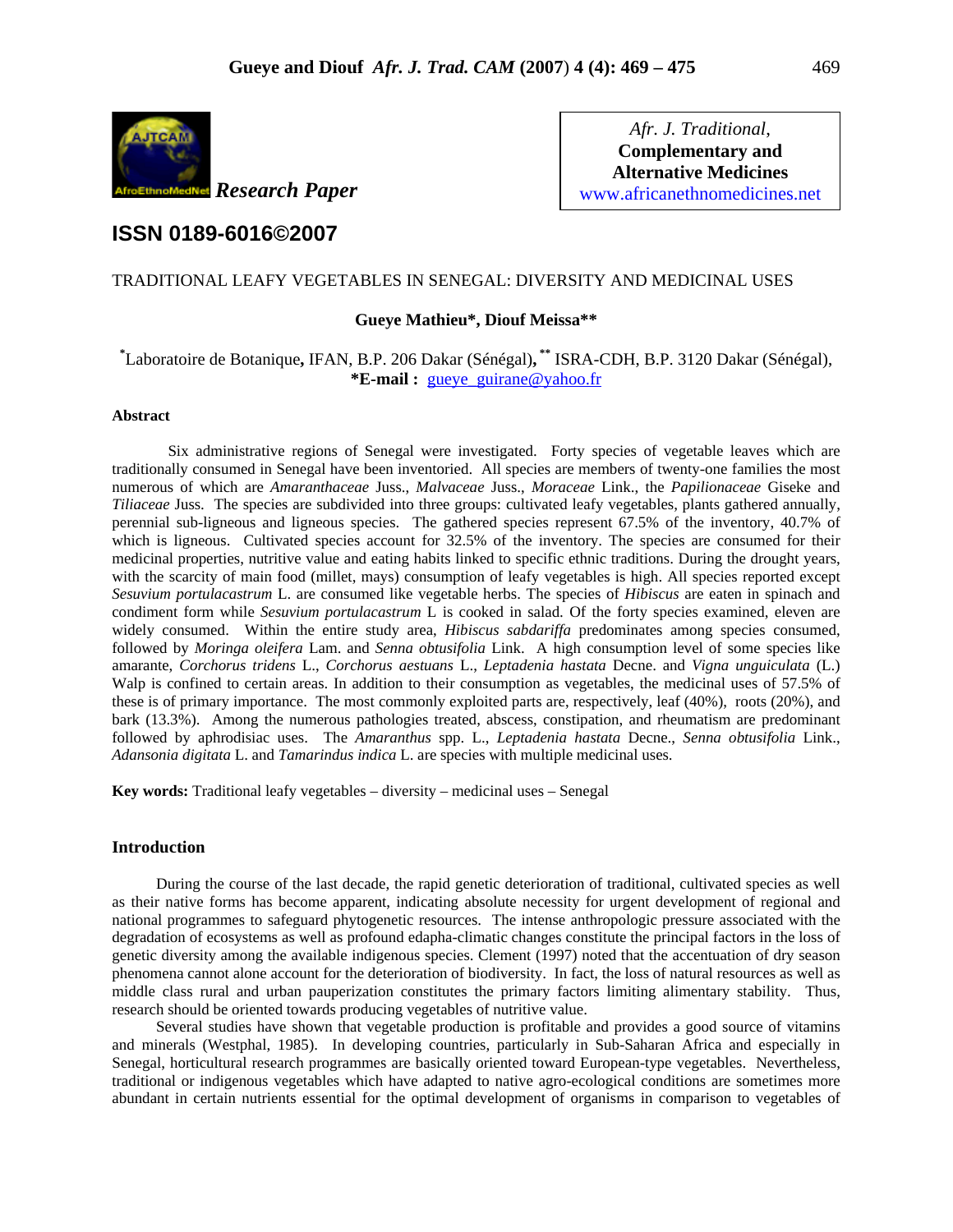European origin. Among these traditional vegetables, would include the leafy ones such as amaranth, manioc, patate aquatique and taro, which contains the same average constituents of protein as are present in legumes such as peanuts, soy beans and niebe. They possess seven times more calcium, twice the iron, one-hundred and ninety-one times more beta carotene, and seventy-eight times more vitamin C (Oomen et Grubben, 1978). Additionally, they have tremendous ecological flexibility in relation to the local environmental conditions and their organoleptic qualities are highly prized by indigenous populations. In the light of these facts, we contend that there is an urgent need to develop programmes to safeguard the phyto-genetic resources. Today, the management of biodiversity represents one of the most crucial aspects in the process of realization of different strategies aimed at sustainable development. The effective management of the local phyto-genetic resources requires us to focus on both the

#### **Materials and Methods**

and other uses.

Three exploratory and collection expeditions were made throughout Senegal. In order to examine the greatest diversity of leafy vegetables, six administrative regions of Senegal were selected out of the ten existing ones since 2000. The choice of sites visited was made by taking into account the existing climatic and agroecologic zones. In fact, in Senegal, the scientific community subdivides the country into six agroecologic zones: river valley, woody pasture, groundnut basin production, the <<*niayes*>>, eastern Senegal, and the Casamance.

reassessment of local, traditionally consumed leafy vegetables and the careful itemization of their various medicinal

This study was undertaken in both the dry and the rainy seasons. Investigations and inventories tracked the specimens around women groups as well as produce growers for both domestic and commercial purposes. An open but semi-structured interview technique was adopted. The questionnaire, which was extensive, contained many points from the chart of resources which allows an inventory of species, their different varieties, the changes occurring in their distribution level within the zone, and the traditional knowledge. Designated methods to determine the use, evolution, the distribution of species and local varieties were employed. In order to obtain traditional knowledge about each species, senior members of the local communities were interviewed.

 Corroboration of information was verified according to the confrontation technique advanced by El Rhaffari et al. (2002). A unit of information will be considered accurate/corroborated when it has been reported a minimum of two times in two different localities by different informants.

The names of species have most frequently been given to us in the local language. Additionally, we always engaged a guide to interpret the local language who had excellent knowledge of the indigenous species, and who could accompany us on field outings to see the species in question and to collect samples or indeed, in the case of herbaceous species, the entire plant. In this way the species have been identified in the field or subsequently in the laboratory with the Flora of Senegal (Berhaut, 1967) and/or by comparison with the herb specimens from the collection of Institut Fondamental d'Afrique Noire (IFAN), the most important in all French-speaking Africa. Collected specimens are deposited in IFAN herbarium.

#### **Results**

Several administrative regions of Senegal have been visited. In all, we have collected samples within nine locations in the areas of: Mboro (for the niayes), Saint Louis (for the river valley), Matam (for the river valley and the woody pastoral zone), Bakel (for the river valley and eastern Senegal, Tambacounda (for eastern Senegal), Kolda, Ziguinchor, and Bignona (for Casamance), and Fatick (groundnut basin) (Figure. 1). We investigated forty species of local vegetables in Senegal; the leaves of which are traditionally consumed (Table 1). These species are distributed amongst twenty-one families, the most abundant of which are *Amaranthaceae, Malvaceae, Moraceae, Fabaceae* and the *Tiliaceae* (Table 1).

It seems that all the species inventoried with the exception of *S. portulacastrum* are eaten as vegetable herbs (boiled leaves are mixed in a sauce or with other vegetables) (Table 1). All of the *Hibiscus* (*H*. *asper H. sabdariffa* and other *Hibiscus sp.*) are frequently consumed like spinach and as seasoning. *T. indica* is equally useful as a seasoning, *S. obtusifolia* is eaten like spinach, but only *S. portulacatrum* is eaten in a salad. All the responses to this question pertaining to the five species most frequently consumed by locality, have resulted in an expansion from the original five into a total of eleven species within the forty inventoried (Figure 2). Only *H. sabdariffa* is consumed everywhere in Senegal, in fact, it was sited six times as the primary leafy vegetable consumed in the nine visited zones. It follows that, respectively, *M. oleifera* and *S. obtusifolia L.* (Figure 2) *hastata, C. tridens* and *C. aestuans*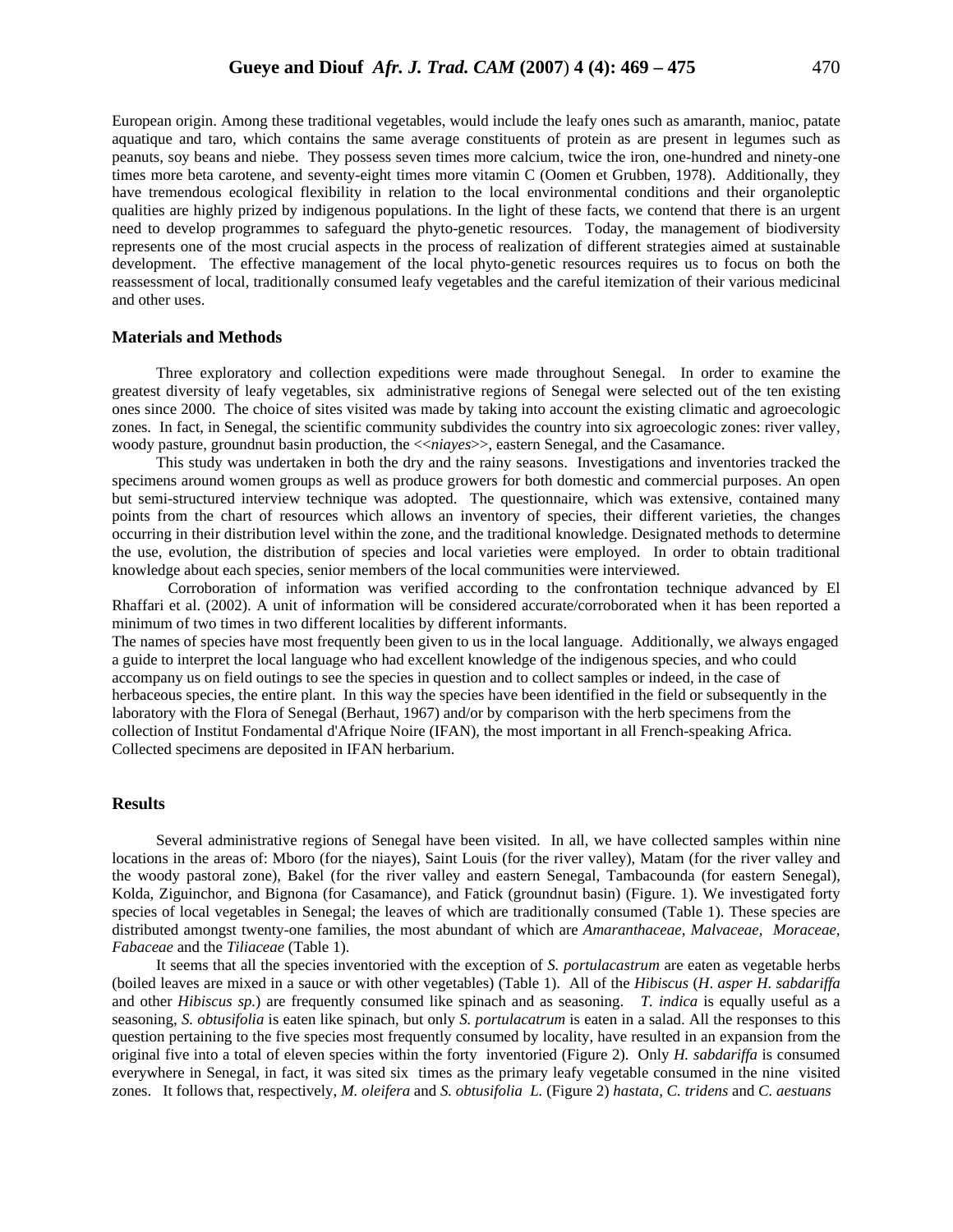

**Figure 1:** The primary zone for the collection of traditional leafy vegetables of Senegal

| <b>Species</b>                 | <b>Method of consumption</b> | <b>Supply system</b> | Family              |
|--------------------------------|------------------------------|----------------------|---------------------|
| Abelmoschus esculentus Moench. | Vegetable herbs              | Cultivated           | Malvaceae           |
| Adansonia digitata L.          | Vegetable herbs              | Gathered perennial   | Bombacaceae         |
|                                |                              | species              |                     |
| Amaranthus graecizans L.       | Vegetable herbs              | Gathered annual      | Amaranthaceae       |
|                                |                              | species              |                     |
| Amaranthus hybridus L.         | Vegetable herbs              | Cultivated           | Amaranthaceae       |
| Amaranthus spinosus L.         | Vegetable herbs              | Gathered annual      | Amaranthaceae       |
|                                |                              | species              |                     |
| Amaranthus viridis L.          | Vegetable herbs              | Gathered annual      | Amaranthaceae       |
|                                |                              | species              |                     |
| Arachis hypogaea L.            | Vegetable herbs              | Cultivated           | Papilionaceae       |
| Balanites aegyptiaca Del.      | Vegetable herbs              | Gathered perennial   | Balanitaceae        |
|                                |                              | species              |                     |
| Boerhaavia diffusa L.          | Vegetable herbs              | Gathered annual      | Nyctaginaceae       |
|                                |                              | species              |                     |
| Boerhaavia erecta L.           | Vegetable herbs              | Gathered annual      | Nyctaginaceae       |
|                                |                              | species              |                     |
| Brassica carinata A. Braun     | Vegetable herbs              | Cultivated           | <b>Brassicaceae</b> |
| Ceratotheca sesamoides Endl.   | Vegetable herbs              | Gathered annual      | Pedaliaceae         |
|                                |                              | species              |                     |
| Corchorus aestuans L.          | Vegetable herbs              | Cultivated           | Tiliaceae           |
| Corchorus olitorius L.         | Vegetable herbs              | Gathered annual      | Tiliaceae           |
|                                |                              | species              |                     |
| Corchorus tridens L.           | Vegetable herbs              | Gathered annual      | Tiliaceae           |
|                                |                              | species              |                     |
| Cordia senegalensis Juss.      | Vegetable herbs              | Gathered perennial   | Borraginaceae       |
|                                |                              | species              |                     |
| Cucurbita maxima Lam.          | Vegetable herbs              | Cultivated           | Cucurbitaceae       |
| Euphorbia balsamifera Ait.     | Vegetable herbs              | Gathered perennial   | Euphorbiaceae       |

**Table 1.** List of vegetable species traditionally consumed like in Senegal**.**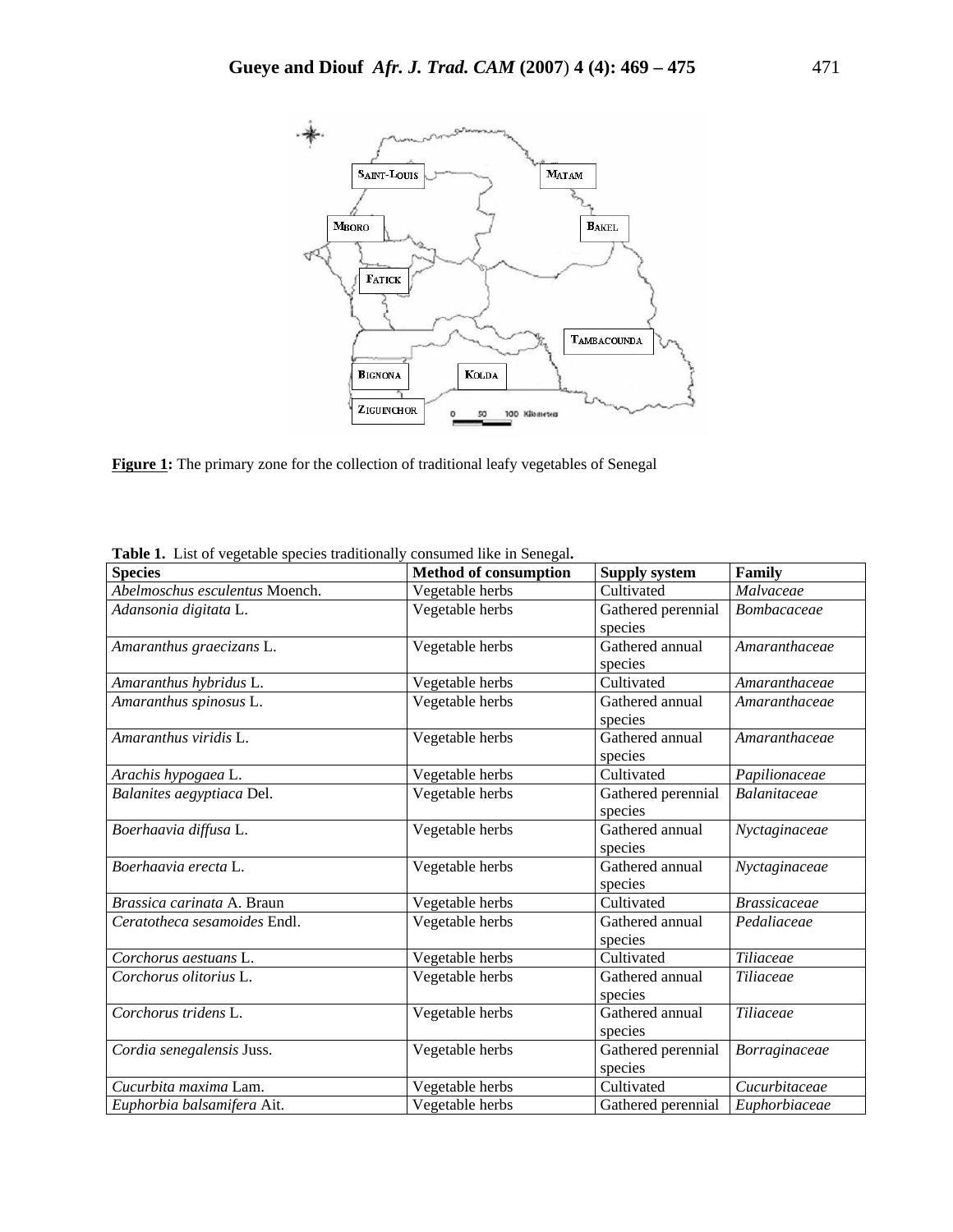|                                                            |                                        | species                       |                 |
|------------------------------------------------------------|----------------------------------------|-------------------------------|-----------------|
| Ficus capensis Forssk.                                     | Vegetable herbs                        | Gathered perennial<br>species | Moraceae        |
| Ficus iteophylla Miq.                                      | Vegetable herbs                        | Gathered perennial<br>species | Moraceae        |
| Ficus sycomorus L. susp. gnaphalocarpa<br>(Miq.) C.C. Berg | Vegetable herbs                        | Gathered perennial<br>species | Moraceae        |
| Ficus thonningii Blume                                     | Vegetable herbs                        | Gathered perennial<br>species | Moraceae        |
| Gardenia ternifolia Schumach. et Thonn.                    | Vegetable herbs                        | Gathered perennial<br>species | Rubiaceae       |
| Hibiscus asper Hoek. F.                                    | Spinach, vegetable herbs,<br>condiment | Gathered annual<br>species    | Malvaceae       |
| Hibiscus sabdariffa L.                                     | Spinach, vegetable herbs,<br>condiment | Cultivated                    | Malvaceae       |
| Hibiscus abelmoschus. L.                                   | Spinach, vegetable herbs,<br>condiment | Gathered annual<br>species    | Malvaceae       |
| Ipomoea batatas (L.) Poir.                                 | Vegetable herbs                        | Cultivated                    | Convolvulaceae  |
| Jacquemontia tamnifolia Griseb                             | Vegetable herbs                        | Gathered annual<br>species    | Convolvulaceae  |
| Lagenaria siceraria (Molina) Standl.                       | Vegetable herbs                        | Cultivated                    | Cucurbitaceae   |
| Leptadenia hastata Decne.                                  | Vegetable herbs                        | Gathered annual<br>species    | Asclepiadaceae  |
| Manihot esculenta Crantz.                                  | Vegetable herbs                        | Cultivated                    | Euphorbiaceae   |
| Moringa oleifera Lam.                                      | Vegetable herbs                        | Cultivated                    | Moringaceae     |
| Senna obtusifolia Link.                                    | Spinach, vegetable herbs               | Gathered annual<br>species    | Caesalpiniaceae |
| Sesuvium portulacastrum L.                                 | Salad                                  | Gathered annual<br>species    | Ficoidaceae     |
| Solanum aethiopicum L.                                     | Vegetable herbs                        | Cultivated                    | Solanaceae      |
| Stylochiton warneckei Engl.                                | Vegetable herbs                        | Gathered annual<br>species    | Araceae         |
| Tamarindus indica L.                                       | Condiment, vegetable herbs             | Gathered perennial<br>species | Caesalpiniaceae |
| Trianthema portulacastrum L.                               | Vegetable herbs                        | Gathered annual<br>species    | Ficoidaceae     |
| Vigna unguiculata (L.) Walp.                               | Vegetable herbs                        | Cultivated                    | Papilionaceae   |
| Zornia glochidiata Reichb. ex DC.                          | Vegetable herbs                        | Gathered annual<br>species    | Papilionaceae   |

are not frequently consumed species. In fact, they appear to be the species most frequently consumed in only two of the localities visited. The zones in which they have their greatest consumption are as follows: *C. tridens* in the North-East (Matam and Bakel), *C. Aestiams* in Casamance and *L. hastata* in the groundnut plains, and in the niayes (Figure 2). *V. unguiculata* is most preferred in the East (Bakel) and in Eastern Senegal (Tambacounda). Amaranth is heavily consumed in Tambacounda, the unspoiled region of Casamance (Figure 2).

Siemonsma's (1982) modified classification allows us to subdivide the leafy vegetable inventories into three groups: cultivated, plants gathered annually, and the perennial ligneous species (Table 1). Cultivated leafy vegetables can be subdivided into two sub-groups: those cultivated only for leaves (*M. oleifera, A. hybridus, C. aestuans, B. carinata)* and those cultivated first for their fruits, their root, or tubers and secondly for their leaves (*V. unguiculata, I. batatas, M. esculenta, A. esculentus, C. maxima, L. siceraria* and *A. hypogea)*. *H. sabdariffa* constitutes an exception because it is cultivated either exclusively for its leaves, exclusively for its flowers (calices and epicalices) or *for* both at once. Gathered species are the most numerous and constitute 67.5% of the species inventoried of which 40.7% are ligneous. Those that are cultivated constitute 32.5%. Gathered annual or perennial species have been used in various ways.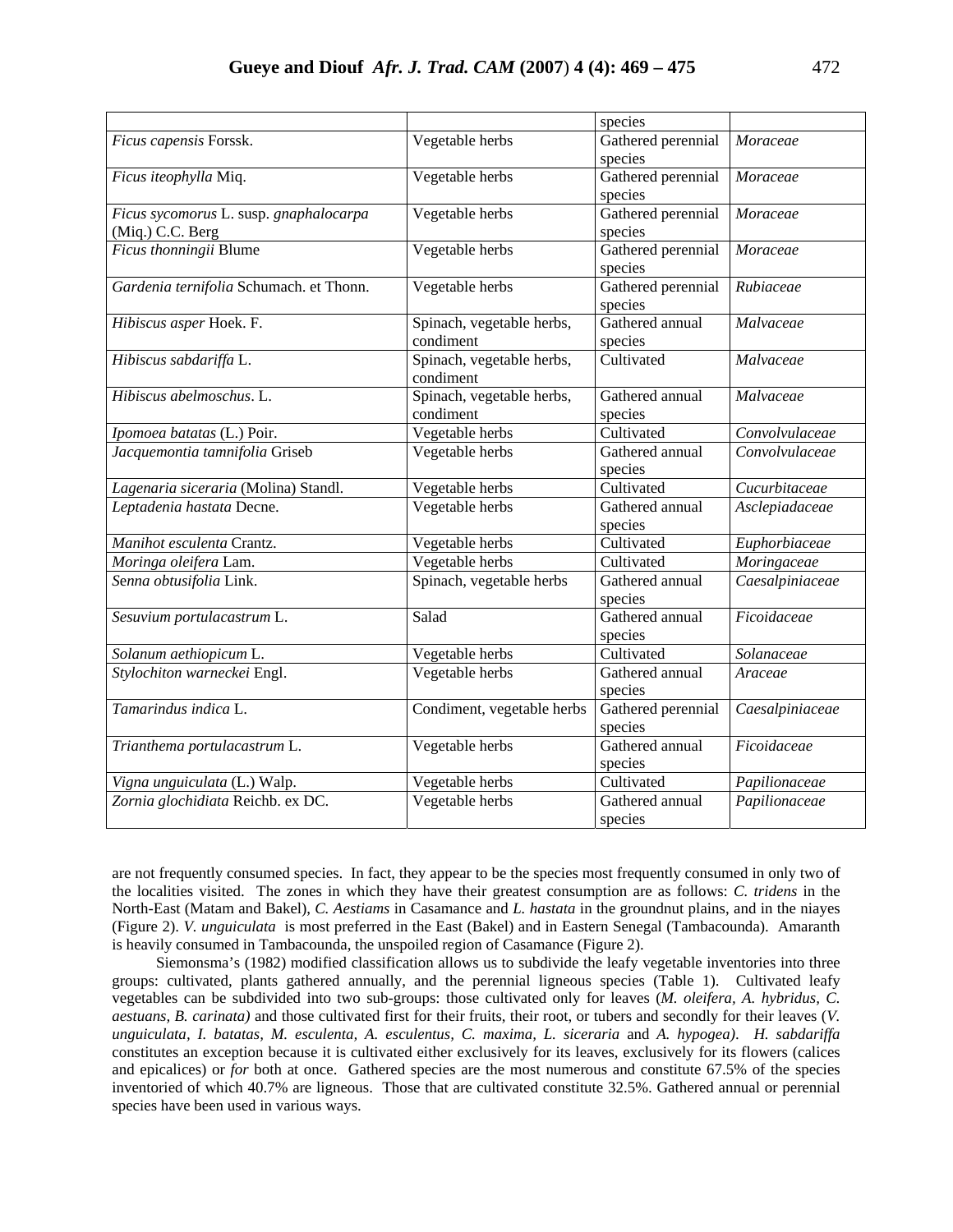

**Figure 2.** The five (5) most frequently consumed traditional leafy vegetables by locality

The present investigation reveals that in addition to the dietary uses of the vegetables, 57.5% of them are used extensively in traditional medicine. In effect, boiled leaves of all varieties of *H. sabdariffa* and *H. asper* are used to treat cold and fever, whereas the flowers calices and epicalices of the red variety when liquefied or prepared as a decoction are highly prized everywhere in Senegal and taken as a beverage which efficiently treats tiredness. As to the level of medicinal use, there was no distinction between the different species of amaranth. It was noted that leaves and roots of amaranth heals ear infection, wounds, pustules, lepromes, abscesses, and burns. It is also used like *S. obtusifolia* to reduce post-partum abdominal pains. *S. obtusifolia* seems to be effective as a purgative and efficiently treat the dartres. The rubbery sap of *L. hastata* has been indicated as a strong salve while the different parts of the plant (root and leaf) are used against rheumatism, blennorrhagia, hemorrhoids, eczema and varicose veins. The bark of *F. sycomorus* is a well known aphrodisiac but also treats sterility in females and skin diseases, whereas leaves and bark of *F. iteophylla* are used to treat cough and tiredness. *V. unguiculata* is indicated in cases of vitamin deficiency. Roots of *C. senegalensis* and fruit of *A. digitata* help to combat colic. Additionally, *A. digitata* is efficient against abscess, whitlow, diarrhea and dysentery. Diabetes and rheumatic pain can be treated respectively by leaves and seeds of *M. oleifera.* While *M. esculenta* can be used for boils and *E. balsamifera* for hemorrhoids, intestinal worms and skin diseases. *B. aegyptiaca* and *T. indica* are used to improve sexual desire like an aphrodisiac and is sometimes indicated as a laxative. Tamarind is also indicated against rheumatic pain and vomiting while roots of *G. ternifolia* are effective against jaundice. The medicinal uses of other species were not reported. For medicinal purposes, the leaves were the part most used (40%), the roots were used less often (20%), followed by the bark (13.3%) while the fruit, seeds, stems and flowers, are rarely used as medicine.

### **Discussion**

The number of reported self-sown leafy vegetables consumed is forty whereas thirty-eight of them were noted in Cameroon (Stevels, 1990) and 31 at Bemba du Katanga (Malaisse, 1997). Among the species inventoried, 67.5% were collected from the wild and only 32.5% were cultivated. The predominance of wild collected species confirms the work of Westphal et al (1985) which noted that uncultivated plants provide the principal source of leafy vegetables in tropical and sub-tropical regions. Nevertheless, they did not exceed 10% of the leafy-vegetables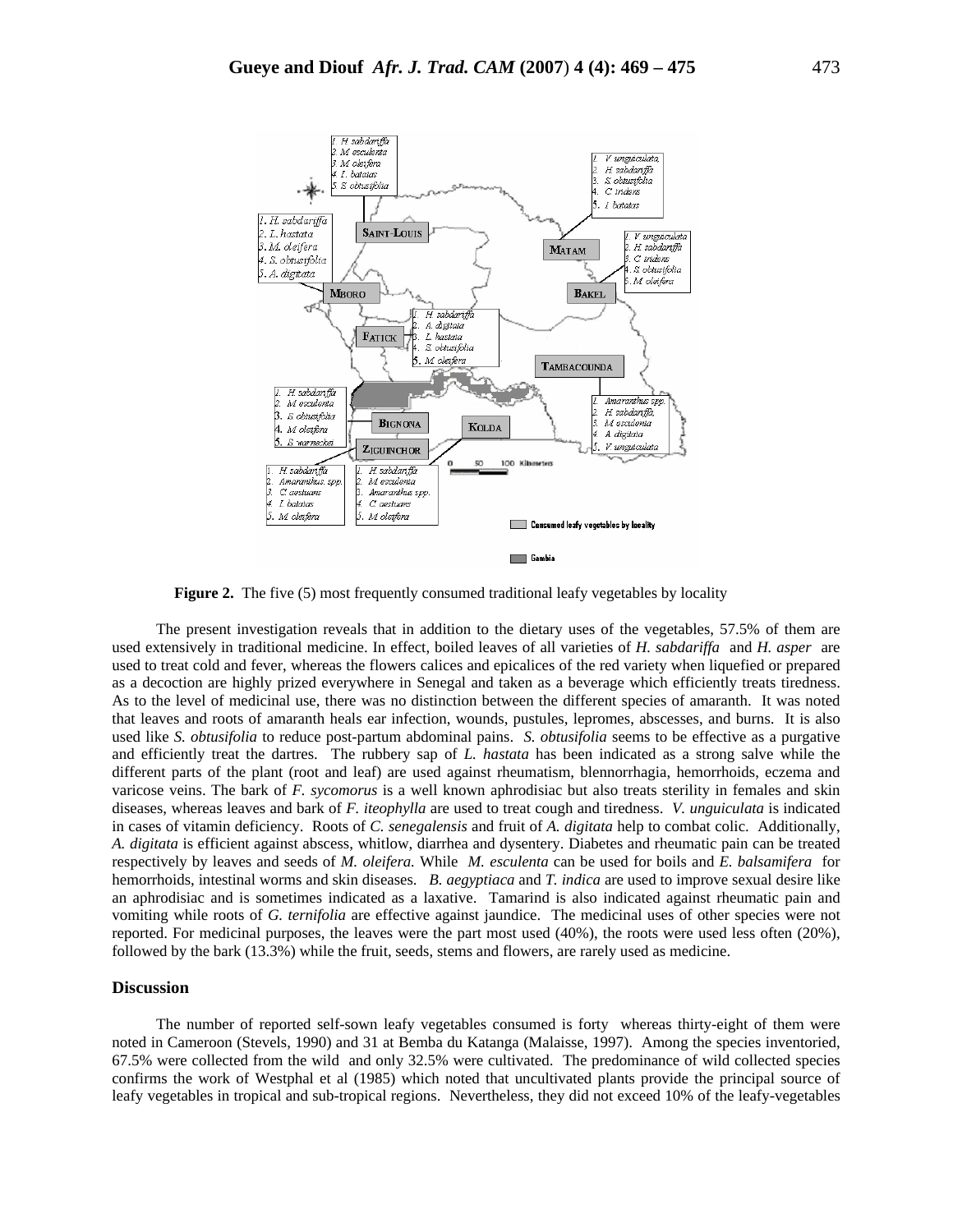consumed (Westphal et al., 1985). Our results revealed that the most frequent form of consumption is as garden herbs. In fact, all the species encountered are included in the preparation of a sauce which accompanies local dishes which are made primarily of cereal flour (millet, sorghum, and corn). In this way, as Giffard (1974) has noted, the leaves constitute an irreplaceable dietary supplement for those who eat millet without frequent access to fish, meat or fresh fruits which play an important role in the dietary equilibrium of the population in the Sahelo-Sudanese area. Diouf et al., (1999) noted that their consumption is attributed to their medicinal virtues as well as their rich sources of vitamins. They are said to be tonics and will also be effective against diabetes, rickets, arterial hypertension and constipation. The consumption of leafy vegetables is also linked to the traditions and dietary patterns of each ethnic and socio-economic group (Diouf et al., 1999).

The principal reasons given by the population include nutritive qualities and medicinal virtues. Thus, it is important to note what Waithaka and Chwaya (1991) have shown that the consumption of 100 g of Niebe leaves provides 35% of the iron, 110% of the calcium, 260% of the vitamin C, and 150% of the vitamin A recommended for adults. Amaranth provides 34% of the iron recommended for adults, 100% of the calcium, 320% of the vitamin C and 170% of the vitamin A. According to Adu-Dupaah (1997), the leaves of niébé are richer in protein than their seeds. Additionally, several studies (Kerharo and Adam, 1974; Bergeret and Ribot, 1990; Pousset, 1992; Tramil, 1996; Fortin et al., 1997; Lô et al., 1999; Arbonnier, 2000) have reported different medicinal properties for at least one half of the species inventoried. A large number of traditionally utilized plants can be considered as complements or dietary supplements, but they are also regarded as medicines. It seems also that populations that live in the continental zones, far from the coastal zones, consume more leafy vegetables and it seems to be the same for those living in the woody zones.

Thus, rural populations take a keen interest in those species with particular attention to the baobab (*Adansonia digitata*) because all the parts of the tree can be utilized. The leaves of *M. oleifera* are reputed to be efficient against diabetes, and the leaves of *V. unguiculata* are used to prevent vitamin deficiency and/or malnutrition. The rubber sap of the *L. hastata* in Senegal is reputed to be highly effective for healing. The other parts of the same species are also very useful against ailments of the prostate, rheumatism, etc. The multiple uses of *L. hastata* were confirmed by Kerharo and Adam (1974) and Abonnier (2000) who also reported that the leaves are useful for lactation and as a purgative. *L. hastata* and *T. indica* are important species in pharmacology (Bergeret and Ribot, 1990) as are most of the species for which medicinal uses have been reported. In fact, the inventory of medicinal species sold by the naturo-paths in a survey of different markets in Senegal has shown that some leafy vegetables, including *T. indica, M. oleifera, F. capensis, F. iteophylla, L. hastata, G. triacantha, even though* consumed as vegetables, are also highly prized for their pharmacology (Gueye et al 2005; Lo et al., 1999).

#### **References**

- 1. Adam J.G. (1962). Le baobab (*Adansonia digitata* L.*).* Notes Africaines N°**94 :** 33-44.
- 2. Adu-Dupaah H. K. (1997). Les feuilles de Niébé se mangent. Bulletin de liaison de la FAO, N°**11 :** 68-70.
- 3. Arbonnier, M. (2000). Arbres, arbuste et lianes des zones sèches d'Afrique de l'Ouest. Ed CIRAD, MNHN et UICN, 541p.
- 4. Bergeret, A. and Ribot J. C. (1990). L'arbre nourricier en pays sahélien. Ed. Paris, la Maison des sciences de l'homme, 237p.
- 5. Berhaut, J. (1967). Flore du Sénégal plus complète avec les forêts humides de la Casamance. Ed. ClairAfrique, 485p.
- 6. Clement, J. C. (1997). Les variétés traditionnelles de mil en Afrique Sahélienne facteurs de stabilité et de variation. Actes du colloque « Gestion des ressources génétiques des plantes en Afrique des savanes ». Bamako-Mali 24-28 février 1997, 133-142.
- 7. Delaveau, P. and Boiteau, P. (1980). Huile à intérêt pharmacologique, cosmétologique et diététique. IV Huiles de *Moringa oleifera* Lam. et de *M. drouhardii* J. Plantes médicinales et phytothérapie **XIV (1) :** 29-33.
- 8. Diouf, M., Diop, M., Lô, C., Drame, K.A., Sene, E., Ba, C.O., Gueye, M. and Faye, B. (1999). Prospection de légumes feuilles traditionnels de type africain au Sénégal. In : J. A. C phytothérapie,hweya & P. B. Eyzaguirre (Eds), The biodiversity of traditional leafy vegetables, IPGRI; 111-154.
- 9. EL Rhaffari, L., Zaid, A., Hammani, K. and Benlyas, M. (2002). Traitement de la leishmaniose cutanée par la phytothérapie au Tafilalet. Revue Biologie & Santé, Vol 1,n°4
- 10. Fortin D., Lô, M. and Maynart, G. (1997). Plantes médicinales du sahel. Série etudes et recherches, n°187-188- 189. Dakar, ENDA-Editions, Edition révisée, 280p.